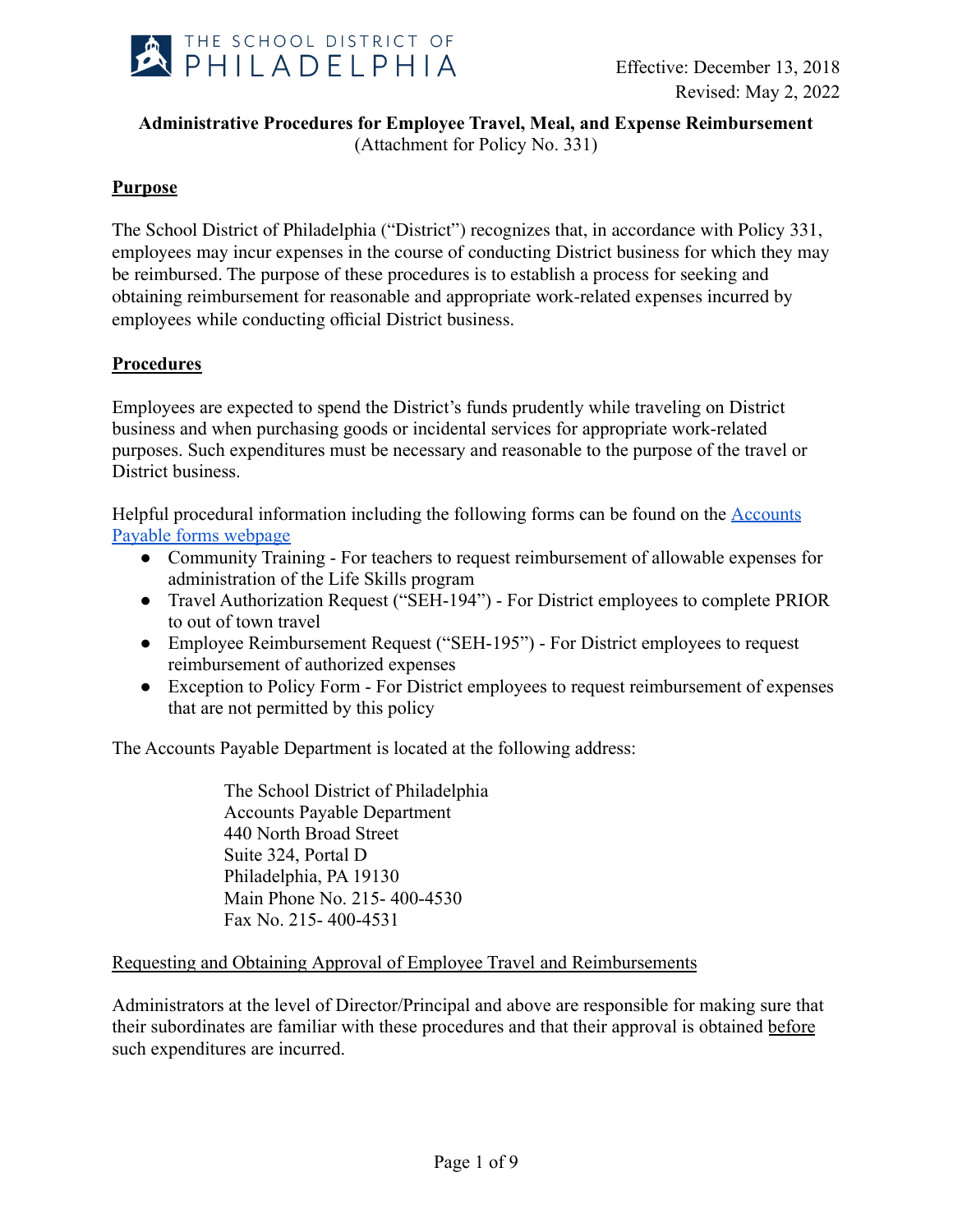

# *Expense Reimbursements*

Employees seeking reimbursement should complete the appropriate form and obtain the signatures required by the form. Employees should submit all work-related expenses for reimbursement to the Accounts Payable Department via an approved SEH-195, available on the [Accounts Payable forms webpage.](https://www.philasd.org/accountspayable/forms/) All reimbursement requests for work-related expenses require an original itemized receipt of the expenditure and explanation of the business purpose pertaining to the expense. Employee reimbursements will be processed within seven business days; reimbursements will be included in the employee's subsequent paycheck.

# *Approvals*

An administrator at the Director/Principal level or above may not authorize their own travel or approve expenditures;, and therefore, must obtain the approval of their supervisor.

All out-of-town travel must be approved by the Assistant Superintendent or Chief or their designee. Out-of-town travel for school-based staff must also be approved by the Chief of Schools.

Employees who anticipate the use of grant funding for reimbursement expenditures are required to follow the specific requirements of the grant to be used. In addition, the Uniform Administrative Requirements, Cost Principles, and Audit Requirements for Federal Awards (Uniform Guidance) must also be followed for federal funds. Employees should obtain the approval of the Grant Compliance Office prior to submitting the reimbursement request form to the Accounts Payable Department for processing.

All requests for employee reimbursement are reviewed by the Office of the Comptroller/Accounts Payable Department to determine the official nature of the expenditure and the propriety and reasonableness of the charges. Expenditures not deemed necessary or reasonable will not be reimbursed.

Expenditures falling outside the limitations established in this policy will be approved only if fully documented and review of the circumstances indicates that such expenditures are necessary and reasonable and in the best interest of the District. Approval of the appropriate Chief, Assistant Superintendent**,** and the Chief Financial Officer ("CFO") in advance of incurring the expense is required; review and approval is accomplished with the Exception to the Policy form, available on the [Accounts Payable forms webpage.](https://www.philasd.org/accountspayable/forms/)

#### Conferences and Training

Employees who seek reimbursement for conference or training attendance shall choose virtual attendance, if that is available, or choose the most local location for in-person attendance if virtual attendance is not an option. Reimbursement for in-person attendance when a virtual or more local option exists will only be available after an exception to the policy form has been approved.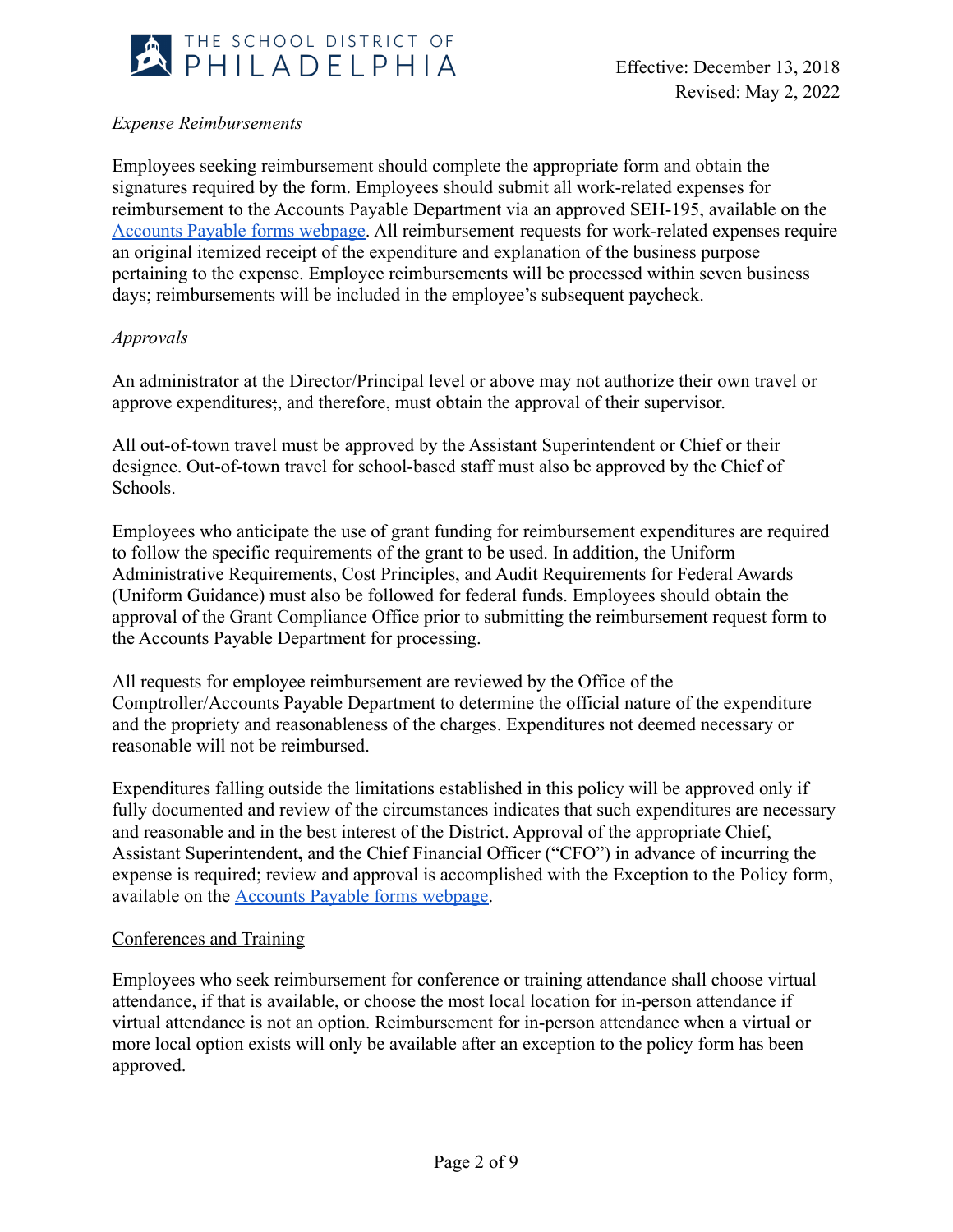

If multiple employees need to attend an in-person only conference or other learning opportunity, managers should pursue alternatives of having the session held at a District facility or identify local conferences before out of town on-site travel is authorized.

Attendance at conferences and external training opportunities should be based upon business needs and identified development and enrichment opportunities. Consideration should be given to all employee groups' ability to attend conferences. Training and conferences are for business reasons and must be documented as such on the travel request form.

#### Employee Travel

Travel expenses are reimbursable expenditures when in compliance with Policy 331 and these administrative procedures.

# *(Inter/Intra-City) Travel*

Inter-city travel is travel outside the geographical limits of the City of Philadelphia although within the states of Pennsylvania, New Jersey, and Delaware; less than 150 miles (one way); and not including an overnight stay.

Intra-city travel is travel within the geographical limits of the City of Philadelphia. The first trip and last trip of the day to and from work within the City of Philadelphia is not an allowable travel expense.

Employees can request reimbursement for Inter/Intra-City travel by submitting an approved SEH-195 form, available on the [Accounts Payable forms](https://www.philasd.org/accountspayable/forms/) webpage, to the Accounts Payable Department for processing. Documentation for expenditures relating to intra/inter-city travel via public transit fares or ride sharing requires a receipt for the expense.

An overnight stay is not permitted within the greater Philadelphia region unless the Superintendent or their designee grants an exception through the Exception to Policy form, available on the [Accounts Payable forms webpage.](https://www.philasd.org/accountspayable/forms/)

Inter-city travel permits employees to be reimbursed for limited circumstances and only if funds are available in the appropriate departmental budget and the costs and expenses have received the appropriate approval**.** The reimbursement for Inter-City travel costs and related expenses are limited to the following circumstances:

- a. Travel incurred because of emergencies (e.g., major fire or water emergencies, natural disasters).
- b. Travel to attend a work-related meeting or conference.
- c. Travel specifically required by a grantor to maintain compliance with a grant agreement.
- d. Travel to accompany student sports teams or for any purpose of school competition or student learning**,** but only for the necessary and reasonable number of employees.
- e. Travel required for safety training.
- f. Travel to maintain direct work-related professional certifications and licenses, provided such training is not available in the City or surrounding areas.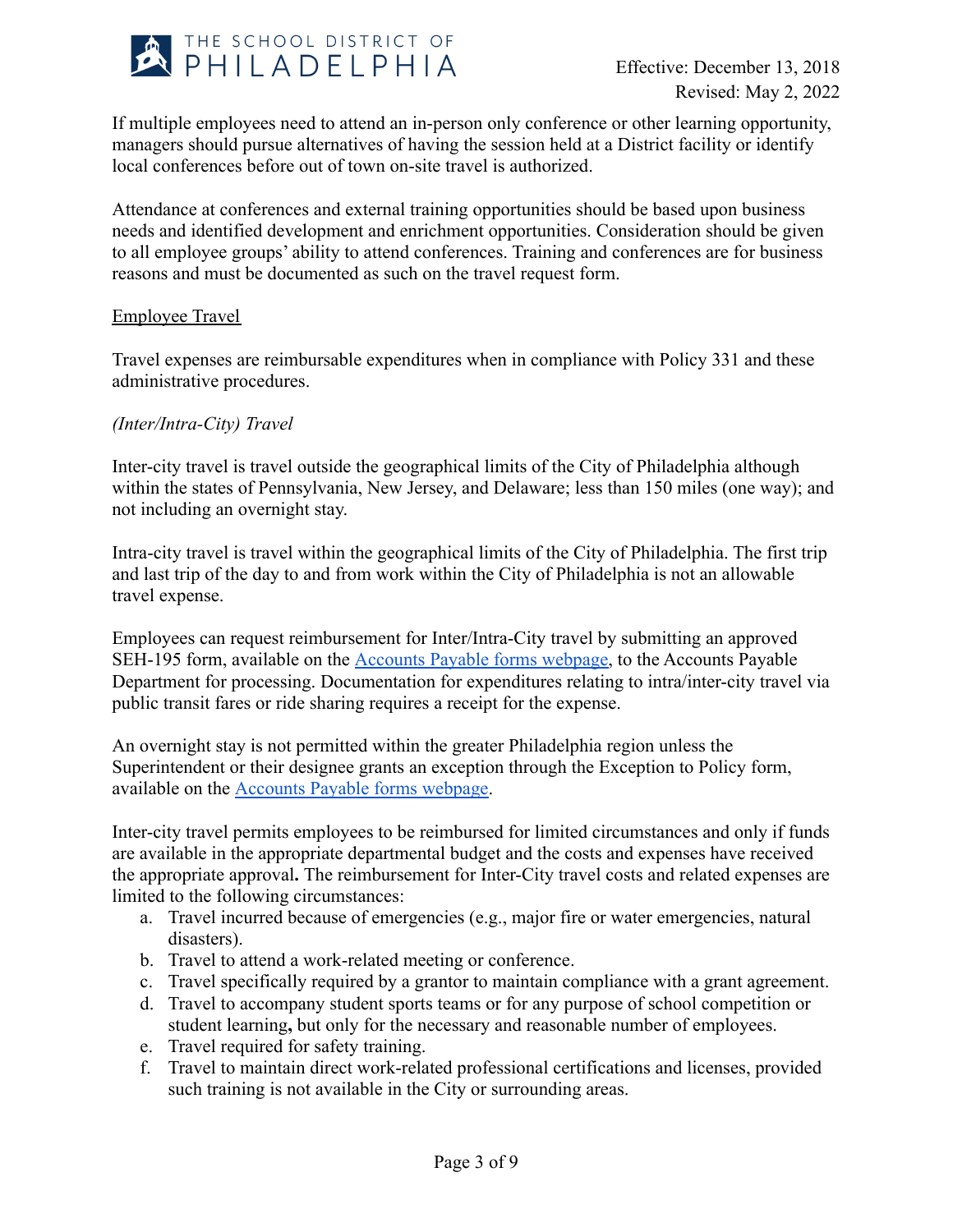

- g. Travel required for participation in the legislative process in Harrisburg, Pennsylvania or in Washington, D.C.
- h. Limited instances necessitated by business circumstances subject to the express written advance approval of the CFO for reason's other than those set forth above; approval is accomplished with the Exception to the Policy form.

Expenditures relating to intra-city travel should be limited to applicable public transit fares, taxis, and ride sharing (services pertaining to ride sharing must be licensed and legally able to operate) at the lowest level rate. Employees must obtain the pre-approval of the department head or designee for ride share services.

# *Commuting Expenses*

While employee travel is a reimbursable expense, commuting to work and home is not. The Internal Revenue Service (**"**IRS**"**) defines commuting as travel from your home to your workplace (headquarters). Headquarters is defined as the assigned location where the employee spends the largest portion of their regular work days or working time, or the place to which they return upon completion of special assignments. As a condition of employment, employees should expect to incur commuting expenses between their residence and work headquarters. Consequently, the first trip of the day (to headquarters or temporary work site) and the last trip of the day (return trip home from headquarters or temporary work site) are considered commuting expenses as defined by the IRS and therefore are not reimbursable expenses.

Expenses associated with District business in excess of commuting expenses are reimbursable**.** An employee whose travel during a given day does not include travel through the employee's headquarters shall be reimbursed for all mileage traveled that day in excess of the employee's ordinary commuting mileage (home to headquarters). An employee whose travel does include travel through their headquarters shall be reimbursed for all mileage in excess of commuting mileage. All travel must be by the most direct route.

# *Out-of-Town Travel*

# **Travel Arrangements**

All out-of-town travel must be approved in advance of travel. Out-of-town travel is defined as travel that is over 150 miles (one-way) or includes an overnight stay. As discussed above, employees are required to choose virtual attendance or local or onsite conferences rather than out-of-town conferences and training, if available, unless an Exception to Policy form, available on the [Accounts Payable forms webpage](https://www.philasd.org/accountspayable/forms/), is granted.

Employees traveling out-of-town on official District business are required to make their travel arrangements through the District's official Travel Agencies for transportation as follows:

- For airfare reservations (less than six travelers), contact AAA Corporate Travel Services at 1 (800) 354-4514.
- For rail reservations and air reservations (for 6 or more travelers), contact Au Revoir at (215) 848-2220.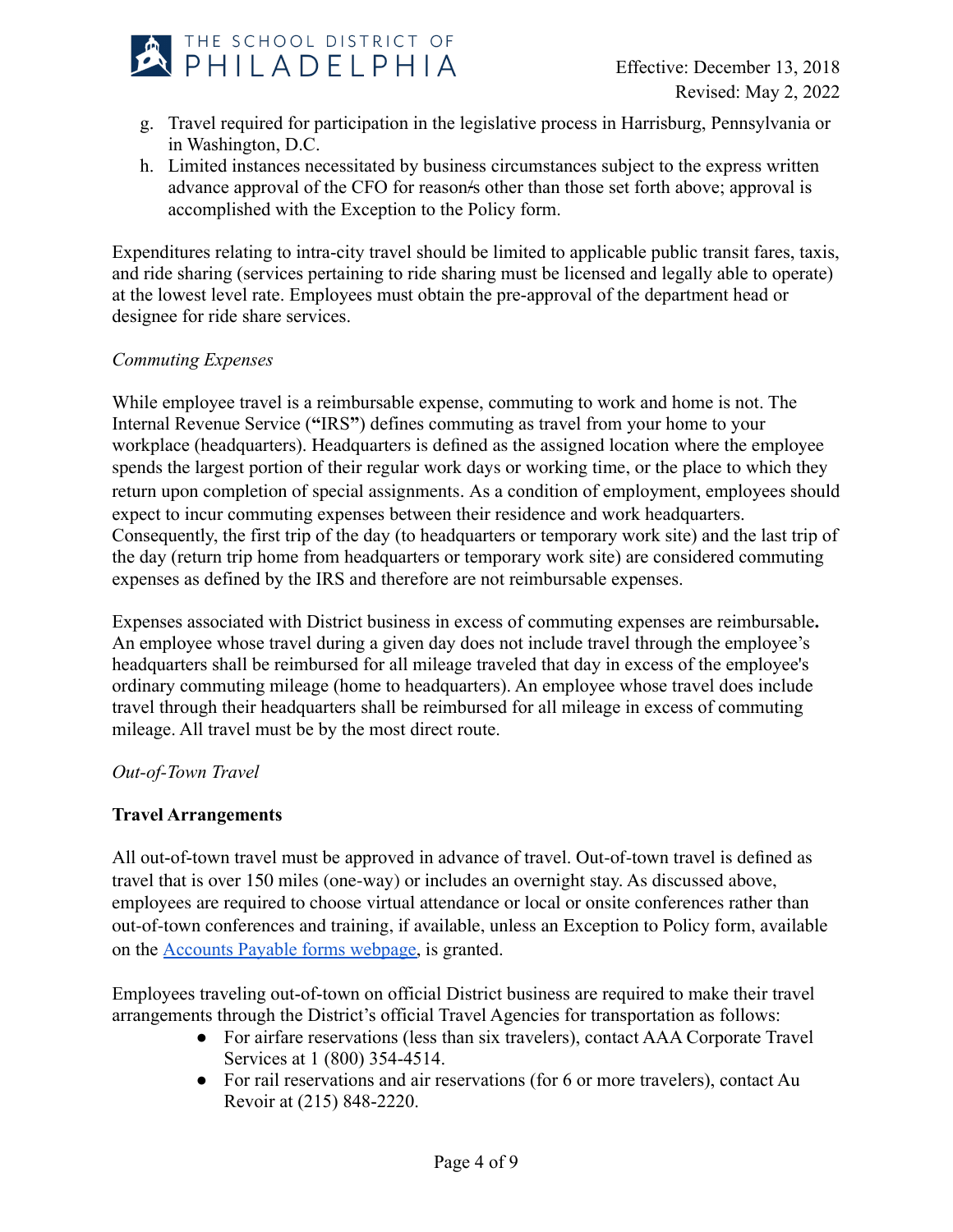

Airline reservations will be booked by the official travel agency at the lowest available coach rate requiring as few transfers as possible.

Employees must obtain a quote of the estimated transportation cost from the official travel agent and then complete an SEH-194, available on the Accounts [Payable forms webpage.](https://www.philasd.org/accountspayable/forms/) The completed SEH-194 should be submitted to appropriate personnel for approval within 24 hours of receiving the quote from the official travel agent in order to preserve the lowest available airfare or rail fare.

The employee should forward the approved SEH-194 to the Accounts Payable Department who will contact the official travel agents to book the air or rail reservation. Employees will receive their itinerary prior to traveling via e-mail from the official travel agency.

*Tickets*: Paper tickets will not be issued. All tickets will be issued electronically. Employees are required to present all required forms of identification at the check-in.

*Frequent flier points*: An employee's frequent flier mileage account may be credited for official travel. However, employees may not reject a reservation if the lowest available fare is with an airline other than that of which they are a frequent flier member.

*Extended stay*: Many airlines offer substantially reduced fares when a Saturday evening stay-over is booked. Approval for early arrivals and extended stay at the expense of the District will be granted if the employee with the travel agency can demonstrate that the additional cost for lodging and meals is more than offset by the reduced airfares.

*Vacation preceding/following out-of-town:* When an official period of travel is preceded or followed by an approved employee vacation or other non-work day, only such expenses that are an integral part of the official travel may be charged to the District. Transportation costs will be reimbursed up to the approved value of the round trip cost to and from the point of destination of the official business travel on the dates of approved business travel.

*Lowest fare*: If an employee chooses a reservation that is not the lowest recommended fare provided by the official travel agent, the employee must pay the difference between the approved fare and the accepted fare directly to the official travel agent unless authorized by the appropriate District official to take the more expensive reservation.

*Modifications*: If an employee makes an unapproved modification to their travel arrangements that result in additional charges, the additional charges will be the responsibility of the employee.

It is the expectation that out-of-town travel will be booked far enough in advance following these procedures to secure the lowest possible rates, particularly for airfare. Last minute bookings; delays in the submission of approval forms; or delays in the approval process for those forms, if not submitted timely by the traveler, may create an unreasonably high transportation or lodging cost. In cases where travel cost has increased because travel forms were not submitted timely and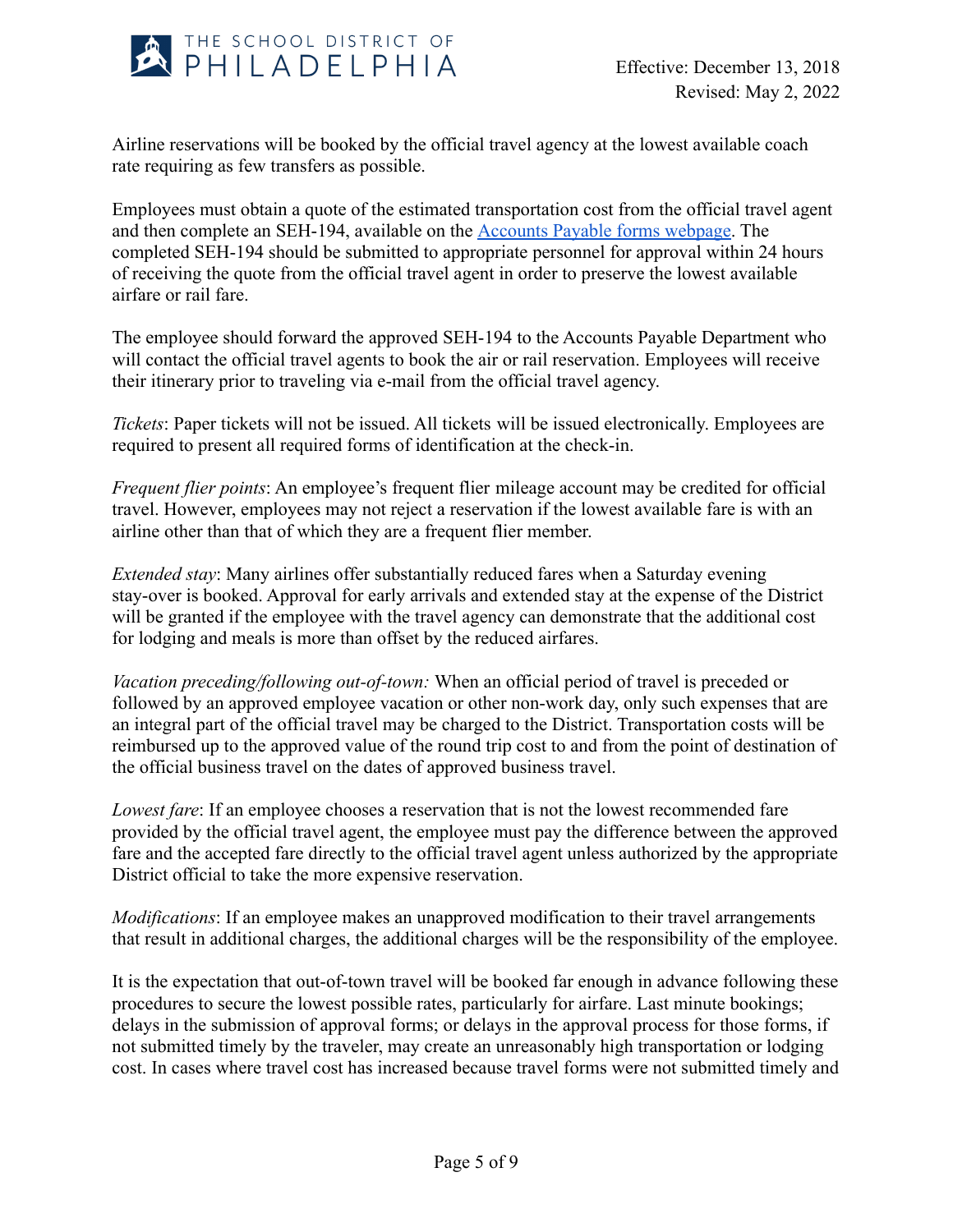

federal funds are involved, the difference between what the actual cost is and what the cost would have been if booked timely must be paid with operating funds.

## **Lodging**

Employees are responsible for booking their own lodging after approval of the cost. Employees may request a travel advance as discussed below. Employees should consult the General Services Administration ("GSA") [schedule](https://www.gsa.gov/travel/plan-book/per-diem-rates)<sup>1</sup> for government rates at their destination. The employee should endeavor not to exceed the GSA rate unless it is beneficial to stay at the hotel where the conference or training is held and the organizers provide special rates for participants. If the employee cannot secure a GSA rate, the employee should book lodging through the conference or meeting housing organizer.

### **Incidental Expenses while Traveling Out-of-Town**

Employees may incur incidental expenses while traveling out-of-town on official District business. Incidental expenses are defined as reasonable and necessary fees and tips given to individuals such as porters, baggage carriers, drivers, and wait staff.

Valet (dry cleaning/ laundry) expenses are personal incidentals and for that reason are not reimbursable expenses.

#### **Travel Advance**

Employees may request a travel advance to reduce out-of-pocket expenses relating to traveling out-of-town. Approval must be obtained in advance of travel and is accomplished using the SEH-194, available on the [Accounts Payable forms webpage.](https://www.philasd.org/accountspayable/forms/) All approved SEH-194 forms should be submitted to the Accounts Payable Department at least two (2) weeks before the trip.

Upon conclusion of travel, and within ten (10) business days, an approved SEH-195 form, available on the [Accounts Payable forms webpage,](https://www.philasd.org/accountspayable/forms/) must be submitted to the Accounts Payable department to reconcile the advance travel request expenditures identified on the SEH-194 form. If an SEH-195 form is not submitted within 60 days of the date of travel, the travel advance money will be recouped from the employee in a subsequent paycheck.

#### *Use of Privately Owned Vehicles ("POV") for Travel*

A POV is defined as any vehicle (such as an automobile) operated by an employee that is not a District-owned vehicle and is not commercially leased or rented by an employee for use in connection with official District business. Employees may use POVs for official District business when such use is advantageous to the District and authorized by their supervisor.

Employees may request reimbursement of miles traveled using the SEH-195 form, available on the [Accounts Payable forms webpage.](https://www.philasd.org/accountspayable/forms/) The standard mileage rate for reimbursement is available

<sup>&</sup>lt;sup>1</sup> The GSA schedule is available at https://www.gsa.gov/travel/plan-book/per-diem-rates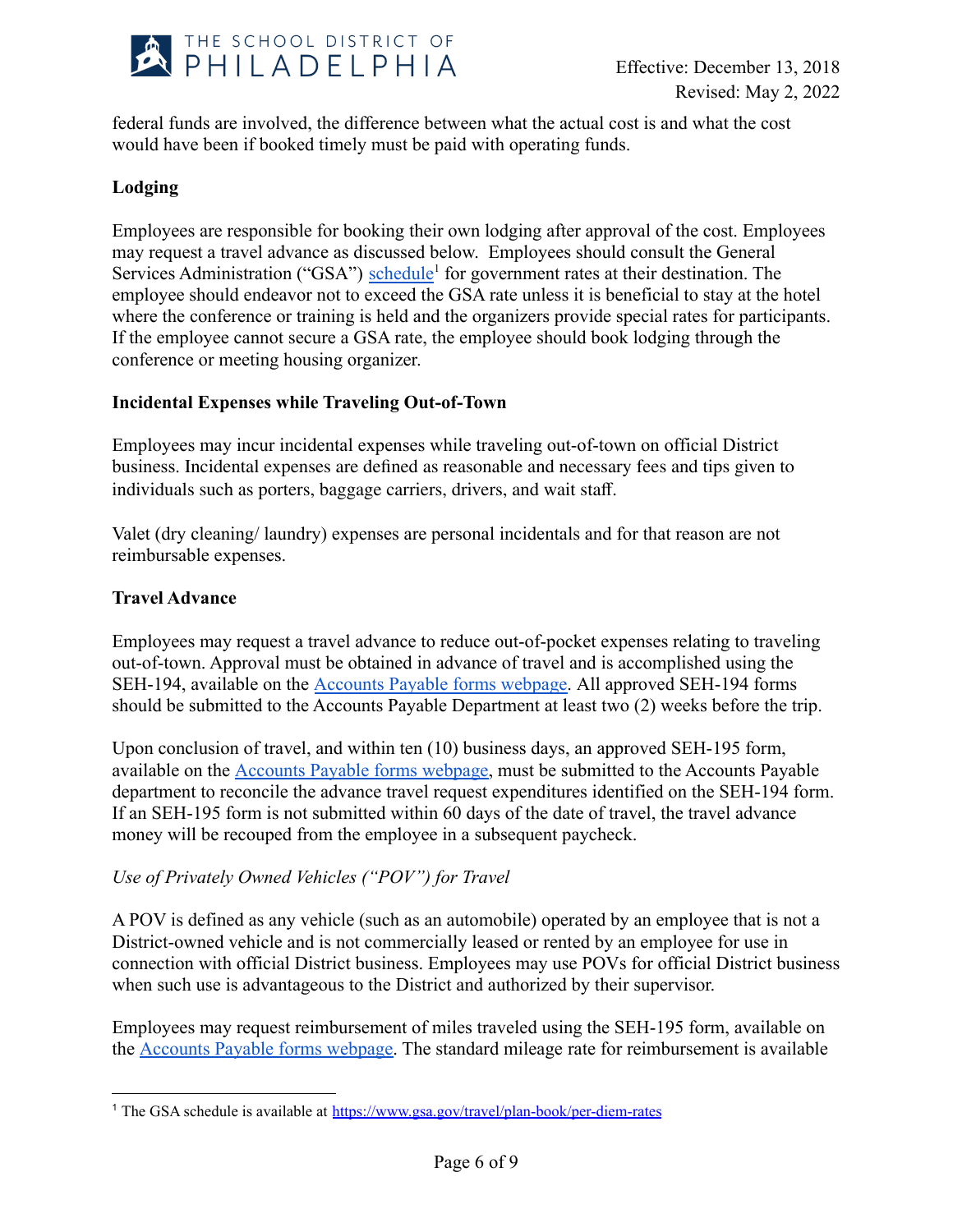

on **[Accounts Payable's website](https://www.philasd.org/accountspayable/policies-procedures/travel/)<sup>2</sup>** and is based upon the IRS recommended rate. All approved SEH-195 forms should be submitted to the Accounts Payable Department for processing. Documentation of miles traveled (e.g. a Map Quest or Google Maps route) must accompany the SEH-195 noting the miles traveled. Mileage reimbursement will not be granted for the first stop of each workday or the trip home from the last work location of the day (see above section on Commuting Expenses).

Tolls are reimbursable expenses with a receipt.

Parking fees are reimbursable when parking at commercial parking areas is necessary. Parking fees are not reimbursable with respect to an employee's Headquarters.

#### **Registration and Insurance**

All POVs authorized for District business shall be properly registered and insured in the Commonwealth of Pennsylvania pursuant to Pennsylvania financial responsibility laws.

All employees are encouraged to review personal vehicle insurance limitations that may limit or restrict coverage or use of a POV for official District business purposes. Employees must properly safeguard all belongings (personal and Government) in their POV.

#### **Use of Cell Phone or Other Mobile Device**

The use of cell phones or other devices to email, text message, or browse the internet while driving a POV in performance of official District business is strictly prohibited. The use of cell phones for placing or receiving voice calls while driving a POV on official District business is generally prohibited based on applicable jurisdictions. However, employees with POVs and/or cell phones that have built in hands-free capabilities may use this feature for voice calls while driving. In all other cases, employees must pull over and stop driving to initiate or receive any voice call.

#### **Fines**

Fines imposed on an employee for traffic offenses committed in a POV while conducting official District business are the responsibility of the employee. This includes parking violations.

#### Rental Car

Use of a rental car is not reimbursable unless pre-approval is secured in advance of travel using the SEH-194, available on the [Accounts Payable forms](https://www.philasd.org/accountspayable/forms/) webpage.

<sup>&</sup>lt;sup>2</sup> The Accounts Payable webpage is available at <https://www.philasd.org/accountspayable/policies-procedures/travel/>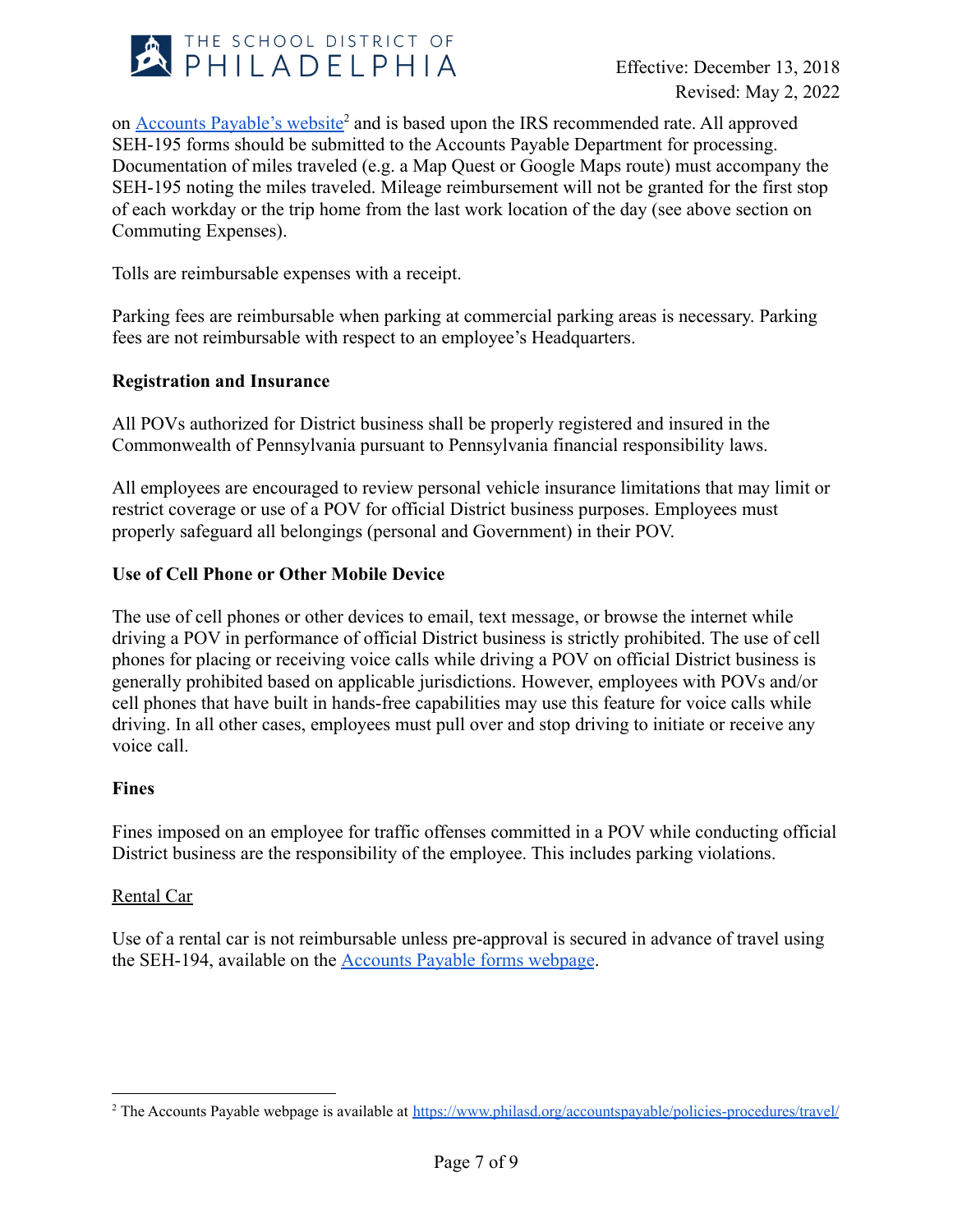

## Meals

### *Allowable Meal Expenses*

Per Policy 331, the District will not purchase or reimburse the cost of meals or refreshments of any kind except only in reasonable amounts based on the standard federal meal allowance guidelines related to the limited circumstances set forth below and only if funds are available in the appropriate budget:

- A. Meals provided to District employees during emergency situations (e.g., major fire/water emergencies, natural disasters, etc.).
- B. Grant-funded meals and refreshments where the provision of such is specifically provided for in the grant agreement (such as Title I parental involvement meetings).
- C. Meals incurred on official out-of-town District business provided such out-of-town travel has been approved in advance in accordance with this policy and administrative procedures.
- D. Limited instances necessitated by business circumstances subject to the express advance written approval of the CFO for reasons other than those set forth above.

### *Ineligible Meal Expenses*

None of the following expenses shall or will be paid for or reimbursed by the District:

- A. Meals for District employees not specifically identified as an allowable meal expense;
- B. Liquor (including beer or wine);
- C. Meals for family or guests not specifically identified as an allowable meal expense; and
- D. Any other unapproved expenditure for meals, entertainment, or related purposes.

Meal reimbursement is only available for out-of-town travel and only while traveling. The meal allowance rate for meals not included in the registration fee or required as part of an official function (with receipt) is based on the GSA Per Diem Rate, in accordance with the Standard Meal Allowance. No receipt is necessary if using the Per Diem Rate available on the **[Accounts](https://www.philasd.org/accountspayable/policies-procedures/travel/)** [Payable website.](https://www.philasd.org/accountspayable/policies-procedures/travel/)

To qualify for meal allowances, an employee must be in a travel status during at least one half hour between the following time limits:

- Breakfast: 7:30 am and 9:30am
- Lunch:  $11:30$  am and  $1:30$  pm
- Dinner:  $5:30 \text{ pm}$  and  $7:00 \text{ pm}$

Meals that are required as part of an official function (conventions, etc.) and directly paid by the employee (not part of the registration fee) will be reimbursed in the amount actually expended and should not be included in the meal allowance. A receipt must accompany the reimbursement request for such meals using the SEH-195, available on the [Accounts Payable forms webpage.](https://www.philasd.org/accountspayable/forms/)

#### Superintendent and School Board Expense Reimbursements

*Superintendent Reimbursements*